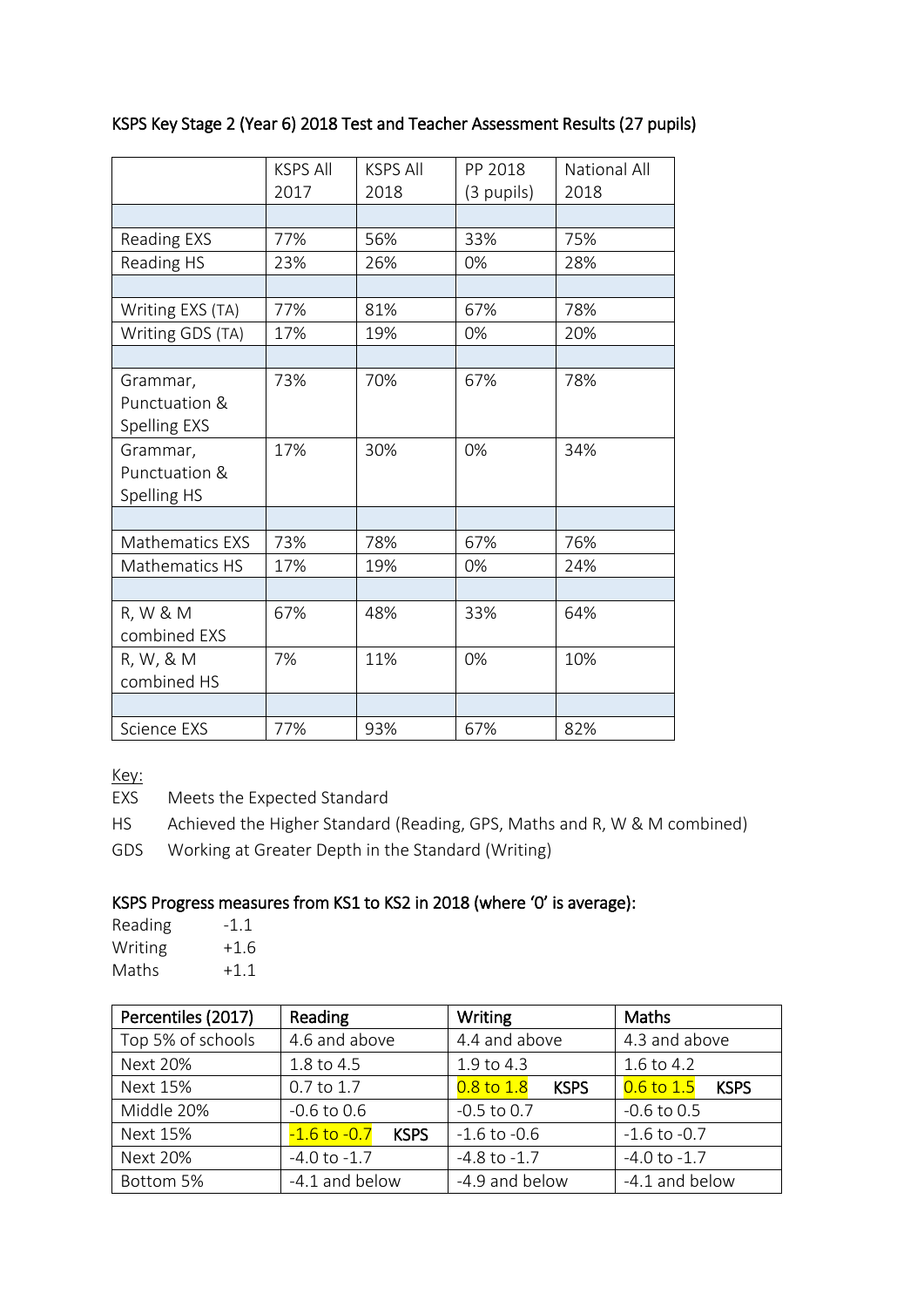# KS2 Average Scaled Score 2018: KSPS National

(Pupils need to score 100 to achieve EXS and 110 to achieve HS)

| Reading | 103 | 105 |
|---------|-----|-----|
| GPS.    | 105 | 106 |
| Maths   | 104 | 104 |

#### KSPS KS1 (Year 2) 2018 Teacher Assessment Results (33 pupils)

\*2018 National Statistics not yet published

|                          | <b>KSPS</b><br>2017 | <b>KSPS</b><br>2018 | National<br>2017* |
|--------------------------|---------------------|---------------------|-------------------|
| Reading<br>EXS           | 81%                 | 88%                 | 76%               |
| Reading<br>GDS           | 26%                 | 24%                 | 25%               |
| Writing<br><b>FXS</b>    | 78%                 | 82%                 | 68%               |
| Writing<br>GDS           | 19%                 | 18%                 | 16%               |
| Maths<br>EXS             | 85%                 | 82%                 | 75%               |
| Maths<br>GDS             | 22%                 | 21%                 | 21%               |
| <b>RWM</b><br><b>EXS</b> | 78%                 | 76%                 | 64%               |
| <b>RWM</b><br>GD         | 7%                  | 9%                  | 11%               |
| Science<br>EXS           | 93%                 | 91%                 | 83%               |

No Pupil Premium Pupils in Year 2 in 2018

#### KSPS Year 1 2018 Phonics Screening Check Results (22 pupils)

2018: KSPS 91% (2018 National 81%) 2018: Pupil Premium 100% (1 pupil)

Previous results:

2017: KSPS 88% (81% National) 2016: KSPS 88% (81% National) 2015: KSPS 92% (77% National) 2014: KSPS 76% (74% National) 2013: KSPS 48% (69% National)